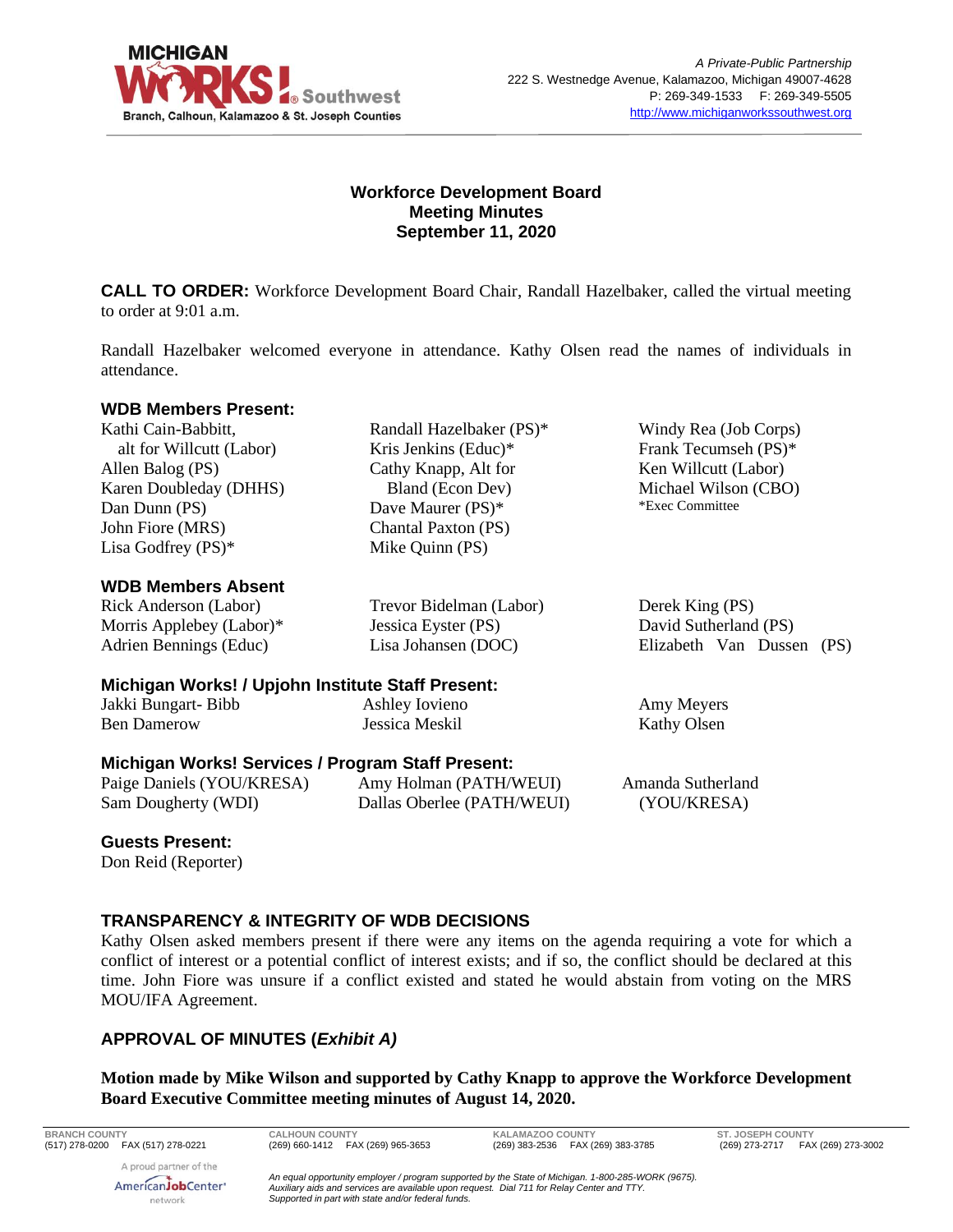## **ROLL CALL VOTE:**

**AYES: Kathi Cain-Babbitt, Karen Doubleday, Dan Dunn, John Fiore, Lisa Godfrey, Randall Hazelbaker, Kris Jenkins, Cathy Knapp, Dave Maurer, Chantal Paxton, Mike Quinn, Windy Rea, Frank Tecumseh, Michael Wilson NAYS: None. MOTION CARRIED.**

**CITIZENS' TIME**

No comments.

#### **COMMITTEE REPORTS Veterans Committee**

Mike Wilson reported the Michigan Veteran Affairs Agency (MVAA) ended the contracts with the full-time regional coordinators for the Veterans Community Action Teams (VCATs) in May of this year. Many of the groups have reorganized and are continuing to function. In Southwest Michigan, VCAT Region 8 became the Veterans Engagement Team (VET) SW Michigan [https://vetswmi.org/.](https://vetswmi.org/) The group had planned to host a large veteran festival in July; however, due to COVID-19, that event has been postponed to July 25, 2021. In the meantime, the VET SW Michigan will be developing a series of short videos leading up to next year's event and will release them on social media approximately every other month through May 2021. The VET SW Michigan subcommittees continue to function. He reported the Quality of Life subcommittee is developing a three-phase veteran business program. The first phase is to develop a veteran business directory to be posted on the Veteran Engagement Team Southwest Michigan website. In early to mid-2021, phase two will be to develop a Veteran Business Association. In late 2021, phase three will begin; it includes plans to develop a veteran business mentorship program where current veteran-owned business owners will provide support and mentoring to veterans interested in starting their own business in Southwest Michigan.

#### **NEW BUSINESS WDB Plans**

Amy Meyers requested board consideration and approval of the following workforce development plans:

# **WIOA Local and Regional 4-yr. Plans 2020-2023 (***Exhibit B1)*

Amy Meyers reported per the Workforce Innovation and Opportunity Act (WIOA), local and regional plans (Exhibit B1) are required every four years. The local plan is reflective of the four-county Michigan Works! Southwest area, and the Regional Plan is reflective of the seven counties that make up Region 8. These plans include an analysis of labor market data and economic conditions, service strategies, coordination with community partners, and a description of the workforce development system. The 30-day public review and comment period ended on September 6, 2020. No public comments were received. Both plans in their entirety are available on the Michigan Works! Southwest website.

## **Business Resource Network** *(Exhibit B2)*

Amy Meyers reported the Business Resource Network Plan (Exhibit B2) allocates \$100,033 of redistributed state funding to Michigan Works! Southwest to support Business Resource Network (BRN) activities. In the Michigan Works! Southwest area, the local Employer Resource Networks ® (ERN®s) meet the BRN requirements. Additionally, the program funding has been extended an additional 12 months to September 30, 2021. Through the BRN or  $ERN^{\circ}$  model, a success coach is on site, or providing virtual services, directly to eligible employees of ERN® member companies, to offer and deliver supportive services to help reduce barriers that may affect employment retention. The program strives to provide wrap-around services to the Asset Limited, Income Constrained, Employed (ALICE) population and individuals with demonstrated or documented barriers to employment. This results in employee retention success for employers.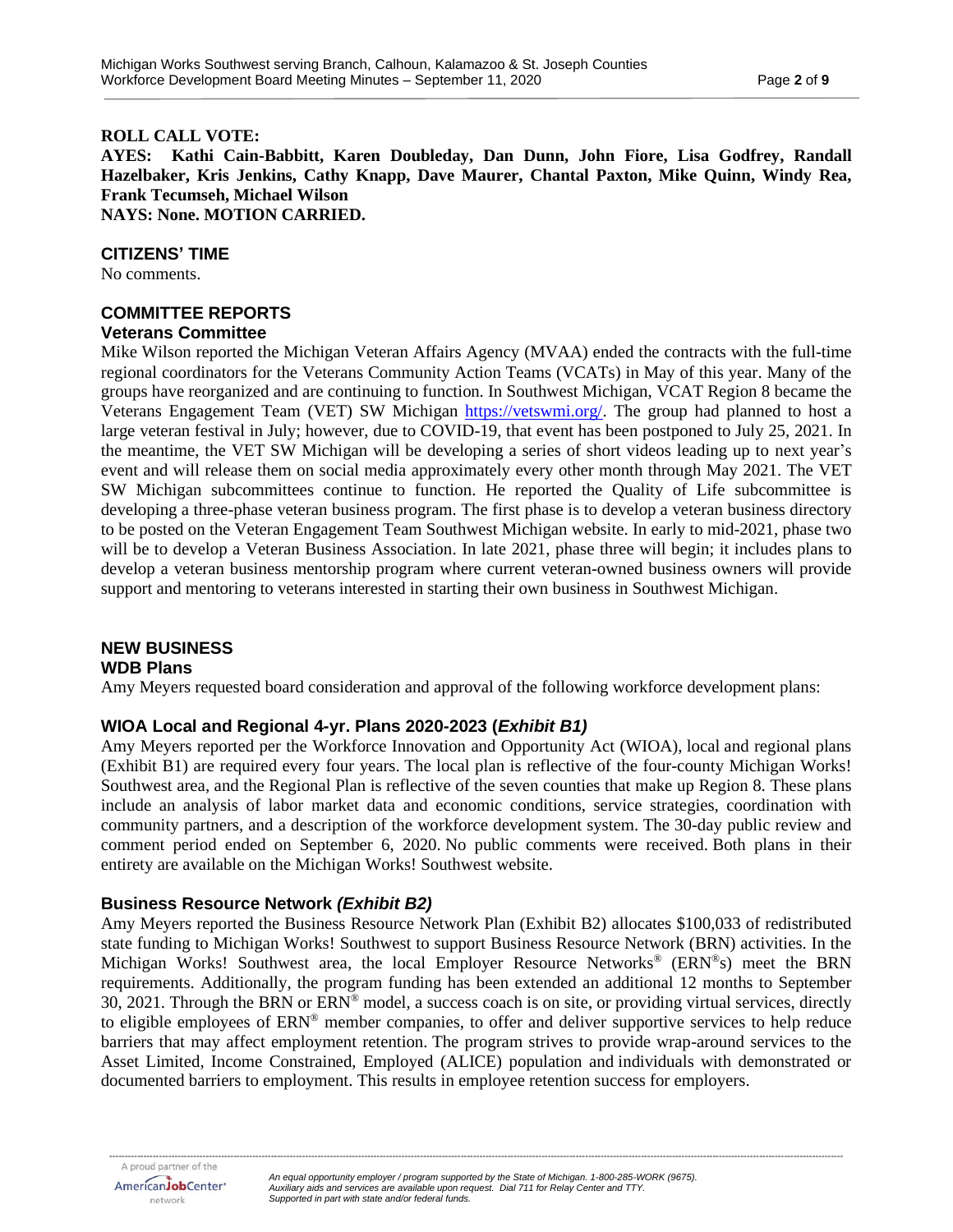# **State of MI MOU/IFA** *(Exhibits C1-C8)*

Amy Meyers reported as a follow up to both the June and July WDB meetings, the same overview of the Memorandum of Understanding (MOU) (Exhibit C1) and related overview of the Infrastructure Funding Agreement (IFA) (Exhibit C2) were included in the agenda packet. The State of Michigan MOU in its entirety (Exhibit C3) and the five related IFAs (Exhibits C4-C8) were also included in the agenda packet. As mentioned at previous meetings, the State opted to complete one MOU for all the Michigan Works! areas as opposed to the local MWAs creating individualized MOUs. The State's umbrella MOU is reflective of multiple departments and separate IFAs were developed to reflect the contributions from each of the individual departments.

**Motion made by Mike Quinn and supported by Frank Tecumseh to approve the Workforce Innovation and Opportunity Act (WIOA) Local and Regional 4-yr. Plans for 2020-2023, the Business Resource Network Plan, the State of Michigan Memorandum of Understanding (MOU) and the Infrastructure Funding Agreements (IFAs) for five State departments.**

**ROLL CALL VOTE: AYES: Kathi Cain-Babbitt, Karen Doubleday, Dan Dunn, Lisa Godfrey, Randall Hazelbaker, Kris Jenkins, Cathy Knapp, Dave Maurer, Chantal Paxton, Mike Quinn, Windy Rea, Frank Tecumseh, Michael Wilson ABSTAIN: John Fiore NAYS: None. MOTION CARRIED.**

# **WDB Appointments and Renewals** *(Exhibits D1-D2)* **and CEAC Appointment** *(Exhibit E)*

Kathy Olsen requested Board consideration and approval of renewal appointments of all non-private sector representatives currently serving on the Michigan Works! Southwest Workforce Development Board along with two new appointments, Ana Martinez, Language Arts Assistant at Voces, representing a communitybased organization; and Rebecca Hill, Site Manager for Michigan Rehabilitation Services (MRS) as an alternate for John Fiore. She reported the new and renewal appointments are for two-year terms that begin October 1, 2020 and end September 30, 2022. The new appointments are denoted with an \* in the list below.

Representing Economic Development Ms. Jill Bland, CEeD, Executive Vice President, Southwest Michigan First Ms. Cathy Knapp (alternate for Bland), Partner, Southwest Michigan First Representing Community Based Organizations Mr. Michael Wilson, Veteran Engagement Team Southwest Michigan VCAT8 \*Ms. Ana Martinez, Language Arts Assistant, Voces Representing Education Ms. Kris Jenkins, Superintendent, Branch ISD Educational Service Agency Dr. Adrien Bennings, President, Kellogg Community College Mr. Randy Sowles (Alternate for Jenkins), CTE Director, Branch Area Career Center, Branch ISD Representing Organized Labor Mr. Rick Anderson, Representative United Auto Workers Local 2093 Mr. Morris Applebey, Training Director, Kalamazoo Joint Apprenticeship & Training Committee, IBEW Mr. Trevor Bidelman, President / Business Agent, BCTGM Local 3G Mr. Ken Willcutt, Business Rep, Plumbers, Pipefitters and HVACR Local Union No. 357 Ms. Kathi Cain-Babbitt (Alternate for Willcutt), Steward, AFSCME Local 1668 Representing Public Assistance Agencies Ms. Karen Doubleday, Assistance Payments Program Manager, MI Dept of Health & Human Services Representing Rehabilitation Agencies Mr. John Fiore, District Manager, Southwest District, Michigan Rehabilitation Services \*Ms. Rebecca Hill (Alternate for Fiore), Site Manager, Michigan Rehabilitation Services Ms. Jill Murphy (Alternate for Fiore), Site Manager, Michigan Rehabilitation Services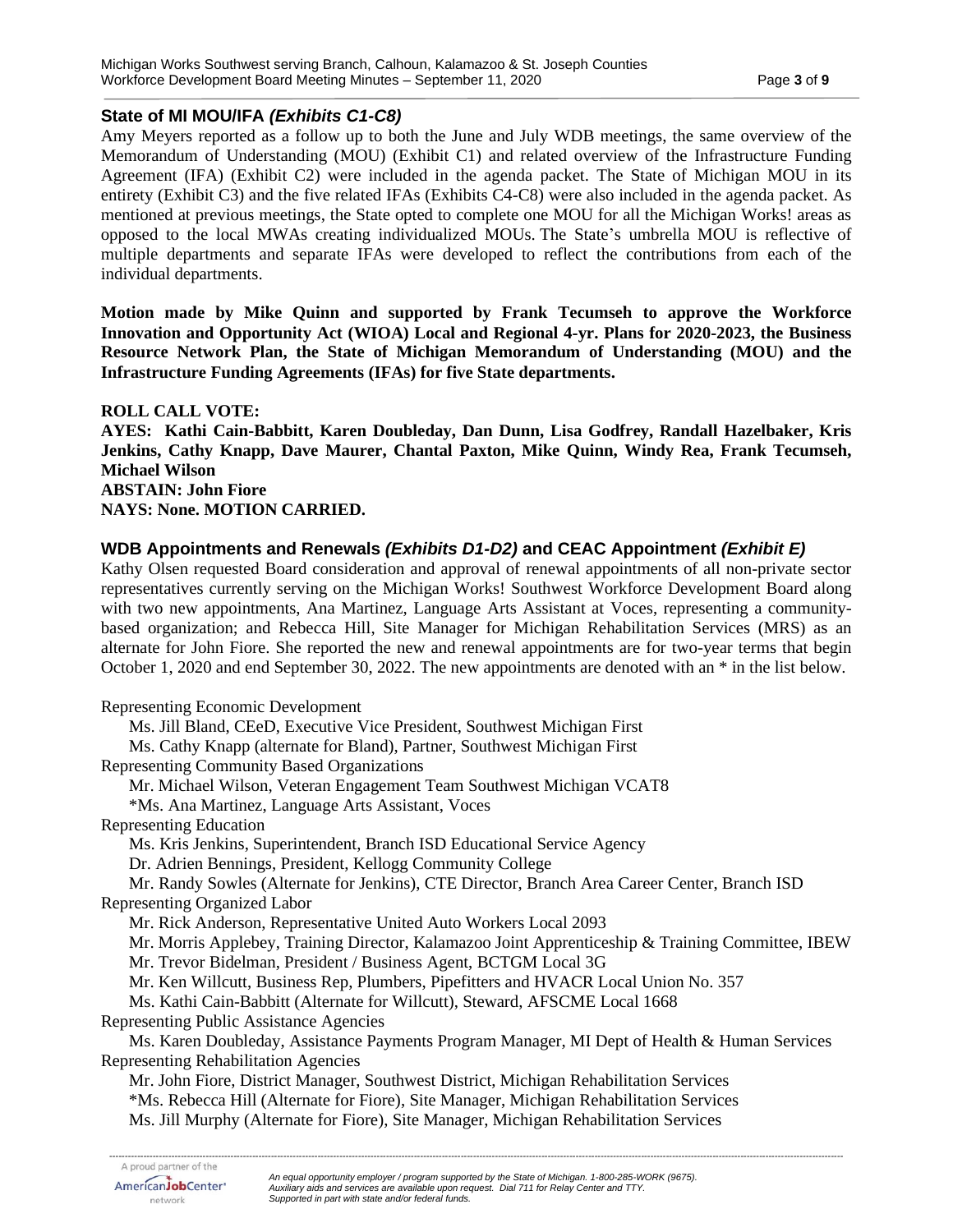#### Representing Other

Ms. Lisa Johansen, Parole / Probation Supervisor, MI Department of Corrections, Kalamazoo Office Ms. Windy Rea, Admissions Counselor for Michigan Job Corps

Ms. Olsen requested Board consideration and approval of the appointment of Jacqueline (Jackie) Murray, HR Manager, Marshall Excelsior Company, replacing Marcie Stowell, as a private sector representative, representing Calhoun County, for the balance of a two-year term that began on October 1, 2019 and which ends on September 30, 2021.

Ms. Olsen also requested Board consideration and approval of the appointment of LaToy Green, representing public school parents, to the Career Educational Advisory Council (CEAC) for Michigan Works! Southwest for the balance of a term that began July 1, 2020 and ends June 30, 2022.

**Motion made by Chantal Paxton and supported by Mike Wilson to approve the following:**

- **New appointments of Ana Martinez, representing a community-based organization and Rebecca Hill, as an alternate for John Fiore, representing MRS to the Michigan Works! Southwest Workforce Development Board for two-year terms that begin October 1, 2020 and end on September 30, 2022.**
- **Renewal appointments of all current non private sector members to the MW Southwest WDB which include Jill Bland and Cathy Knapp, alternate for Bland, representing Southwest Michigan First, an economic development organization; Michael Wilson, representing the Veteran Engagement Team SW Michigan, a community based organization; Dr. Adrien Bennings representing Kellogg Community College, Kris Jenkins and Randy Sowles, alternate for Jenkins, both representing Branch ISD; Rick Anderson, Morris Applebey, Trevor Bidelman, Ken Willcutt and Kathi Cain-Babbitt, alternate for Willcutt, representing labor organizations; Karen Doubleday, representing public assistance agencies; John Fiore and Jill Murphy, alternate for Fiore, representing MRS; Lisa Johansen representing the Department of Corrections and Windy Rea representing Job Corps, for two-year terms that begin October 1, 2020 and end on September 30, 2022.**
- **The appointment of Jacqueline (Jackie) Murray, HR Manager, Marshall Excelsior Company to the MW Southwest WDB, replacing Marcie Stowell, as a private sector representative, representing Calhoun County, for the balance of a two-year term that began on October 1, 2019 and which ends on September 30, 2021.**
- **The appointment of LaToy Green, a public-school parent to the Career Educational Advisory Council (CEAC) for Michigan Works! Southwest for the remainder of a term that began July 1, 2020 and ends June 30, 2022.**

## **ROLL CALL VOTE:**

**AYES: Kathi Cain-Babbitt, Karen Doubleday, Dan Dunn, Lisa Godfrey, Randall Hazelbaker, Kris Jenkins, Cathy Knapp, Dave Maurer, Chantal Paxton, Mike Quinn, Windy Rea, Frank Tecumseh, Michael Wilson**

**ABSTAIN: John Fiore**

**NAYS: None. MOTION CARRIED.**

# **STAFF REPORTS**

# **Business Services / Talent Fund / LMI (***Exhibit F)*

Ashley Iovieno reported on business services operations that included updates pertaining to a virtual job fair platform that will be used for the VA Job Fair, the Asset Limited, Income Constrained, Employed (ALICE) Community Conversation, the Business Services and the Going Pro Talent Fund Programmatic Review, and the Career & Technical Education (CTE) Survey.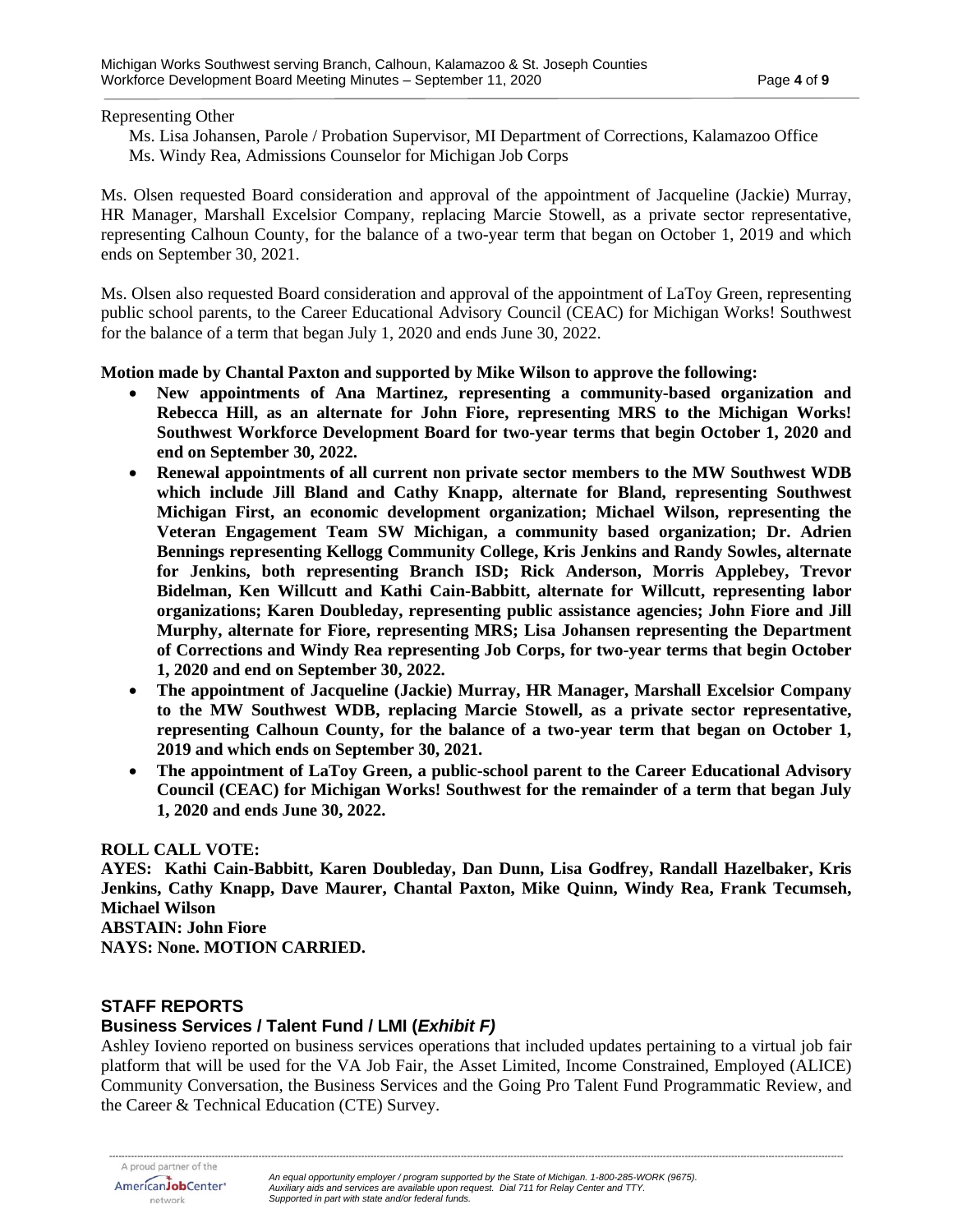*Virtual Job Fair Platform for the VA Job Fair* - As reported at the last Board meeting, Michigan Works1 Southwest has joined forces with the Battle Creek VA to hold our first Virtual Job Fair. This event will be hosted on Thursday, September 17, 2020 from 9:00 a.m. to 12:00 p.m. The event is to assist veterans find work as well as fill open positions for companies in the Battle Creek and Kalamazoo area. Staff are in the final stages of planning and are now focusing on outreach to job seekers and helping employers set up their virtual booths. Thanks to the recruiting efforts of the Business Services Team, all 30 of the employer booths are filled.

*Asset Limited, Income Constrained, Employed (ALICE) Community Conversation* – Michigan Works! Southwest recently partnered with United Way of Battle Creek and Kalamazoo to host a community conversation with employers and non-profits specific to the ALICE population. Approximately 45 individuals attended the virtual event. The conversation involved facilitated breakout sessions to discuss challenges employers and employees have faced over the last six (6) months. The event also provided an opportunity to discuss some of the solutions and best practices learned as well. It was a productive hour where people leaned on each other for new ideas.

*Business Services and Going Pro Talent Fund Programmatic Review* - Last week, a programmatic review regarding Business Services and the Going Pro Talent Fund was conducted by the State. The review involved an employer interview in which staff at Schupan and Sons participated. Once feedback from the State is received, it will be shared with the Board.

*Career Technical Education (CTE) Survey* – The Michigan Works! Southwest Business Services team has been working closely with Kalamazoo RESA's Career Technical Education (CTE) for several weeks to develop a survey for employers related to the operational millage that was passed last November for Kalamazoo County. The survey will focus on understanding the career needs of local employers by gathering information on projected openings and vital credential attainment, as well as other various topics. A better understanding of the needs of employers will help the education system plan curriculum accordingly. Ms. Iovieno highlighted the work that Jessica Meskil has been doing on this project and reported that Jessica has taken on learning all the features of Survey Monkey and has done an amazing job. Staff hope to launch the survey within the next few weeks and requested that businesses watch for it to arrive in their email and to please take the time to complete it.

*Labor Market Information* - The website link to the labor market reports generated from Burning Glass Analytics and Real Time Jobs Data *(Exhibit F)* that identified top detailed occupations, skills greatest in demand, and employers with the most job openings in Prosperity Region 8, Michigan Works! Southwest, and each of the four counties in the MW! Southwest Area for the period July 1, 2020 through August 31, 2020 was included in the agenda packet notice.

# **Michigan Works! Southwest Operational Update**

*Labor Market Update* - Jakki Bungart-Bibb reported although the labor market continues to show signs of stress because of the pandemic, there are signs of improvement. She provided a brief summary of how the unemployment rates for the Michigan Works! Southwest area rank within Michigan as well as a comparison of the unemployment rate at its peak in April 2020 through the decline of July 2020.

- The Branch County unemployment rate peaked at 22.9% in April and has declined each month since with it being at 8.8% in July, which is a drop of 3.5% compared to June.
- Unemployment in Calhoun County peaked at 24.8% in April, and was 10.9% in July, a decline of 4.4% compared to June.
- Kalamazoo County unemployment peaked at 17.3% in April, and was reported to be 8.7% in July, a decline of 3% compared to June.
- St Joseph County unemployment peaked at 30.3% in April, and was 9.3% in July, a decline of 3.8% compared to June.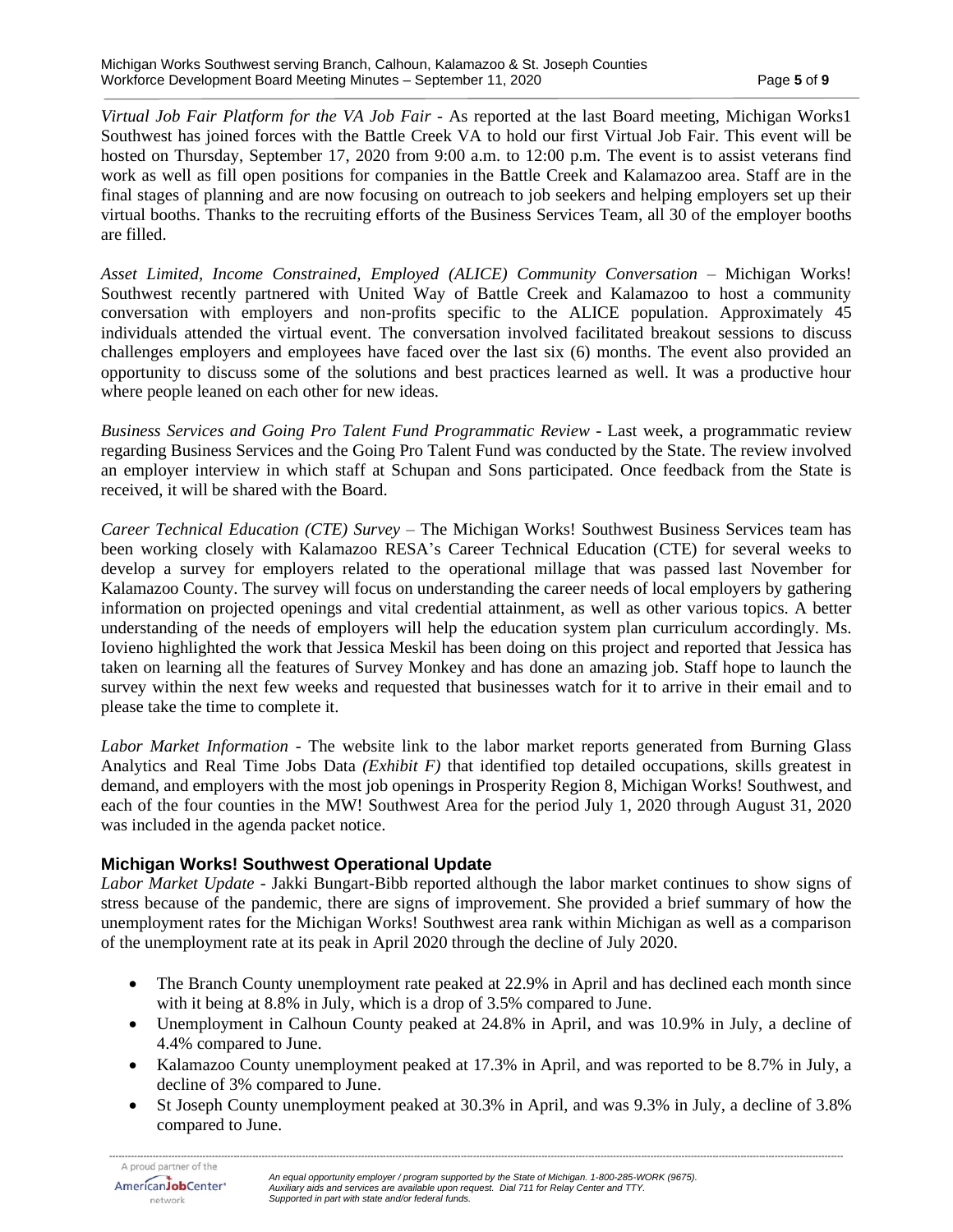• Overall, Michigan peaked at 24% in April, and was reported to be at 8.7% in July, a decline of 3.2% compared to June.

| County           | <b>March 2020</b> | <b>April</b><br>2020 | <b>May 2020</b> | <b>June 2020</b> | <b>July 2020</b> | Change |
|------------------|-------------------|----------------------|-----------------|------------------|------------------|--------|
| <b>Branch</b>    | 3.2               | 22.9                 | 19.2            | 12.3             | 8.8              | 3.5    |
| Calhoun          | 3.6               | 24.8                 | 22.3            | 15.3             | 10.9             | 4.4    |
| Kalamazoo        | 2.8               | 17.3                 | 15.2            | 11.7             | 8.7              | 3.0    |
| <b>St Joseph</b> | 3.4               | 30.3                 | 19.5            | 13.1             | 9.3              | 3.8    |
|                  |                   |                      |                 |                  |                  |        |
| Michigan         | 4.3               | 24.0                 | 21.3            | 14.9             | 8.7              | 3.2    |
| <b>United</b>    | 3.5               | 14.7                 | 13.3            | 11.1             | 10.2             | 0.9    |
| <b>States</b>    |                   |                      |                 |                  |                  |        |



Ms. Bibb further reported that when looking at the job demand in the seven counties, which make up Region 8, as determined by online job postings, there were over 3,800 jobs posted online over the past month. Of those job postings, retail sales workers topped the list along with registered nurses and frontline supervisors for retail sales. Of those job postings, 36.5% require a degree of which 6.18% were for an associates, 25.81% were for a bachelor's, and 4.59% for a masters; and 63.5% of the job postings require a high school diploma or vocational training. She noted many job postings do not list an education minimum; thus, these percentages are based only on those that do. In the latest short-term job projections in Michigan, almost all occupations are projected to grow an average of 1.1%. What is not seen in the top job postings mentioned, is a group of computer-related occupations requiring less than a bachelor's degree; however, there are a list of computer-related jobs that are projected to grow at a slightly faster rate than other occupations in Michigan. Telecommunications equipment installers and repairers top that list of projected growth.

*Service Center Operations* – Michigan Works! SW continues to operate at stage one at three of the service centers which means all services continue to be offered virtually. The service center located in Battle Creek is open for in-person services by appointment only on Mondays and Wednesdays. As of the beginning of this week, this now includes GED testing at the Battle Creek Service Center on a limited basis. Currently, this service delivery option appears to be meeting the needs, therefore we will remain in this stage until there is a significant change in circumstances with COVID-19, as well as following the Governor's executive orders.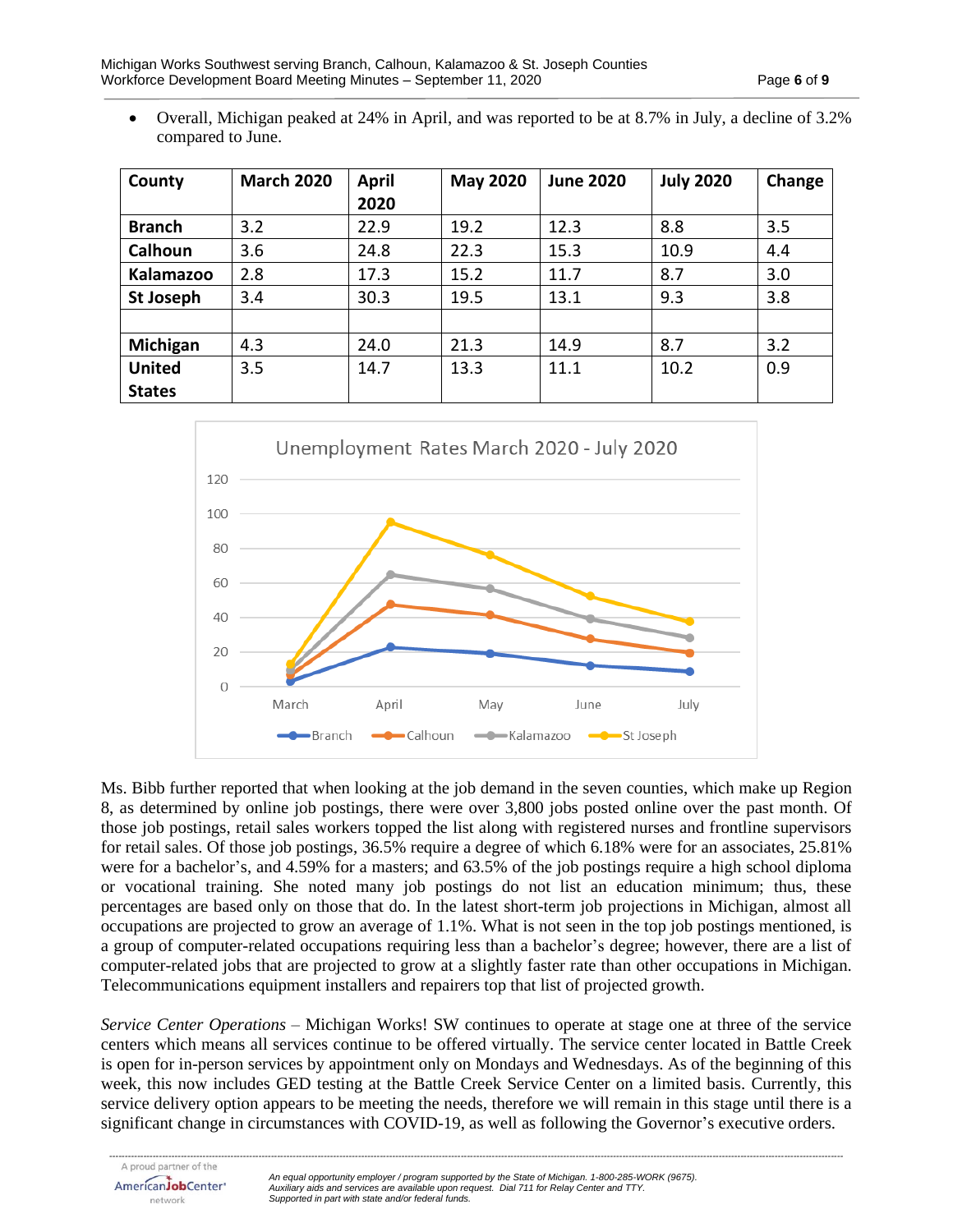*Unemployment Insurance* - From May 11 through September 8, 2020, MW staff worked tirelessly to help resolve 388,635 unemployment issues statewide. Notice was received this week from the Unemployment Insurance Agency (UIA) that Michigan Works! Southwest staff are no longer needed to assist with what was called the "issue tracker" because the issue numbers are considered under control and at a manageable level. This notification came with recognition that the Michigan Works! team has been instrumental in helping UIA accomplish this goal. UIA expressed gratitude for the support provided by the MW team in achieving this huge accomplishment and stated that they could not have done this without the hard work and dedication of the Michigan Works partners. UIA also expressed a huge thank you for the invaluable support the MW team has provided.

The local staff and the Michigan Works! teams across the State continue to be critical partners who are key in addressing and removing barriers for not only customers but also for our partners. Staff continue to step up to challenges and are responsive to the needs of customers and partners regardless of the obstacles and challenges. Ms. Bibb ended her report by expressing thanks to the service providers, all of the frontline staff, the leadership team and the admin team for all of the planning, implementing, troubleshooting, and the tremendous amount of time and energy put forth over the past few months to assist the Unemployment Agency while continuing to adjust to a virtual environment and provide employment services and programmatic services to MW Southwest customers.

# **Director's Report (***Exhibit G)*

Ben Damerow also thanked all the staff for the support that they provided in helping with unemployment issues. He extended a special thanks to Amy Meyers for coordinating those efforts. Staff participated in three different trainings over a span of two months as they shifted responsibilities and helped to provide support to the Unemployment Insurance Agency (UIA). Staff began by entering claims, then advanced to helping with the issue tracker, and ended up working on resolving identity issues. Each switch in responsibilities required more training. He expressed an appreciation to the staff for their flexibility and willingness to adapt and provide support where needed along with a huge thank you.

Mr. Damerow reported on the Director's Report (Exhibit G) that was emailed to members prior to the meeting. Overall funding in the 2021 federal budget increased by \$2.4 billion above the 2020 level. The Employment and Training Administration received \$187 million above FY20 funding that includes

- \$2.9 billion for WIOA, an increase of \$50 million
- \$185 million for Registered Apprenticeships, an increase of \$10 million, including a rejection of the Administration's proposal to fund IRAP's.
- \$50 million (an increase of \$10 million), to continue and expand Strengthening Community College Training Grants to help meet local and regional labor market demand
- \$2.6 billion for operation of the Unemployment Insurance program, an increase of \$109 million above the FY 20 and \$925 million in emergency contingency funding to help States address spikes in unemployment claims.

He also reported on select Education Department items that included:

- A \$150 boost for Pell Grants;
- \$18 million expansion for Career and Technical Education state grants;
- \$7 million increase for Adult Education;
- \$150 million in additional Head Start funding.

He further reported that an additional update on the State budget was received late last night after the Director's Report was written and distributed. Notice was received that Governor Whitmer, Senator Shirkey and Representative Chatfield reached an agreement on high level spending for the State budget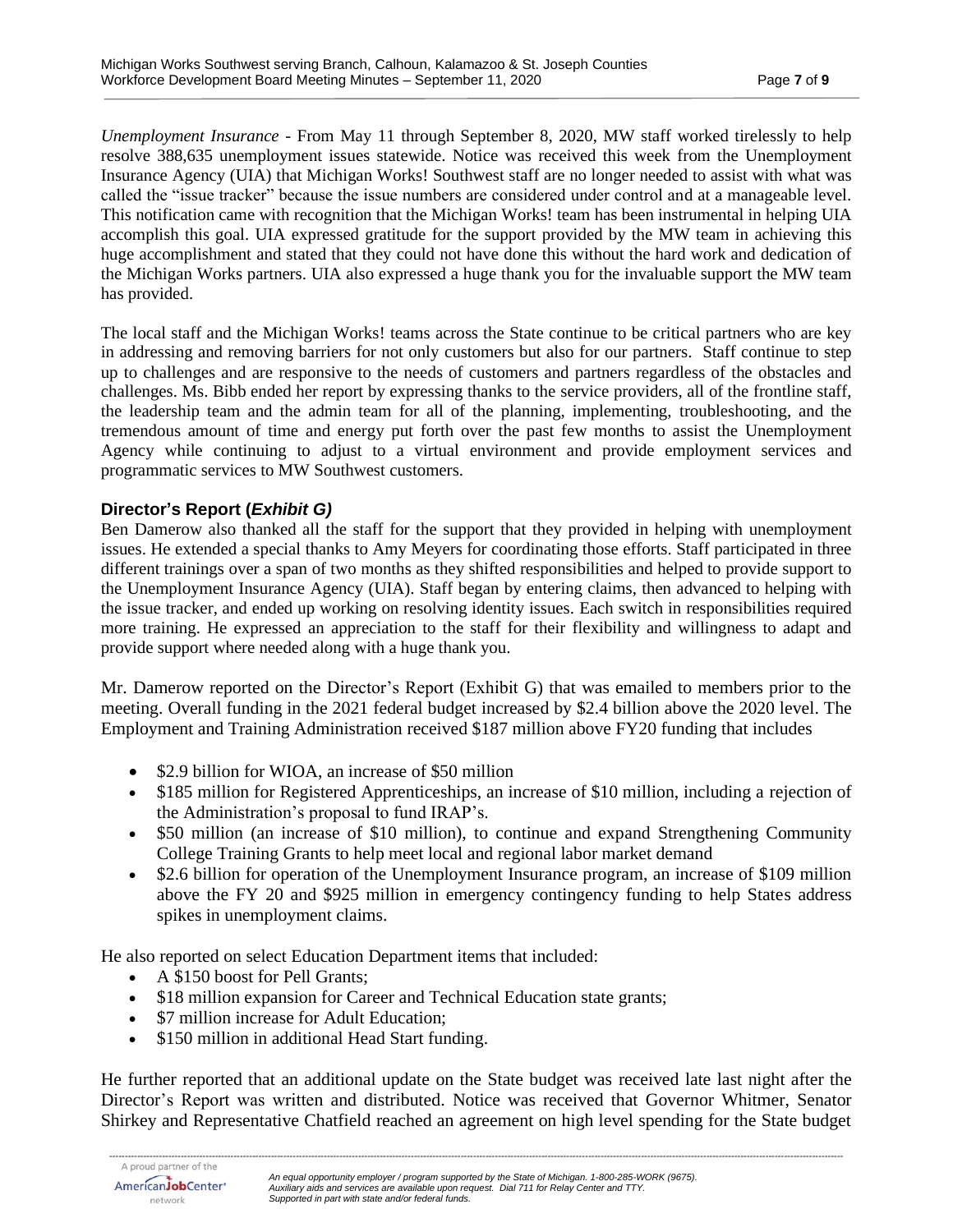and an official announcement is expected later today. Funding for the Going Pro Talent Fund and the PATH Program is still uncertain, although the PATH draft policy was received yesterday with zero dollars allocated to it.

Last month, the President signed four directives, one which allowed for states to apply for additional unemployment support. The State of Michigan applied for these funds and was approved. On September 8, the Governor signed Senate Bill 745 which appropriated \$2.8 billion in supplemental funding from federal revenues awarded by the Federal Emergency Management Agency (FEMA) to cover a temporary \$300 per week enhanced federal payment for eligible claimants receiving unemployment benefits. As part of the FEMA program, the additional \$300 per week in unemployment benefits will continue until the federal emergency disaster relief funding made available for the program has been exhausted. The benefits were retroactive to August 1, 2020 when the federal pandemic unemployment assistance expired. Projections indicate this will provide approximately six weeks of additional funding for UI claimants. Claimants ae being told that they do not need to take any additional action at this time, and they should automatically see the additional \$300 per week soon.

On September 10, 2020 the state launched the Futures for Frontliners program which will provide essential, frontline workers a tuition-free pathway to community colleges. To be eligible for the program, applicants must:

- Be a Michigan resident
- Have worked in an essential industry at least part-time for 11 of the 13 weeks between April 1- June 30, 2020
- Have been required by their job to work outside the home at least some of the time between April 1- June 30, 2020
- Not have previously earned an associate or bachelor's degree
- Not be in default on a Federal student loan
- Complete a Futures for Frontliners scholarship application by December 31, 2020

Individuals who think they may be eligible are encouraged to apply. They can visit [www.michigan.gov/Frontliners](http://www.michigan.gov/Frontliners) to explore career opportunities, a list of local community colleges and start their application - even if they do not have a high school diploma. This program will be promoted locally with our customers and anyone who is interested in training.

# **PROGRAM – GIS Story Mapping**

Ben Damerow provided a presentation on Geographic Information Systems (GIS) and reported this is a new tool that will be made available through the Upjohn Institute. It was initially developed last year as the regional team was providing support to the Toledo Community Foundation. The Foundation requested a visual representation of assets and resources in the community as well as a way to make the tool interactive with the ability to toggle different resources on and off to see where they are located and already being provided in the community, as well as where the gaps were. In discussions with the W.K. Kellogg Foundation and the project Michigan Works! has been doing with the foundation, a GIS Story Map was created for the Battle Creek and Calhoun County Area. The presentation showed how the tool was developed and examples as to how it can be used. Once the tool is solidified and completed, he reported plans are to develop this for the other three counties in the MW Southwest service area.

He reported the development began by using eight different variables, using U.S. Census Bureau and American Community Survey data. Currently each component of the index is weighted equally; however, that may change as the tool is refined. The key factors looked at for each of the census tracts are poverty rate, child poverty rate, unemployment rate, employment, population ratio, households with fewer cars then workers, individuals without a high school diploma, individuals with a bachelor's degree, and median